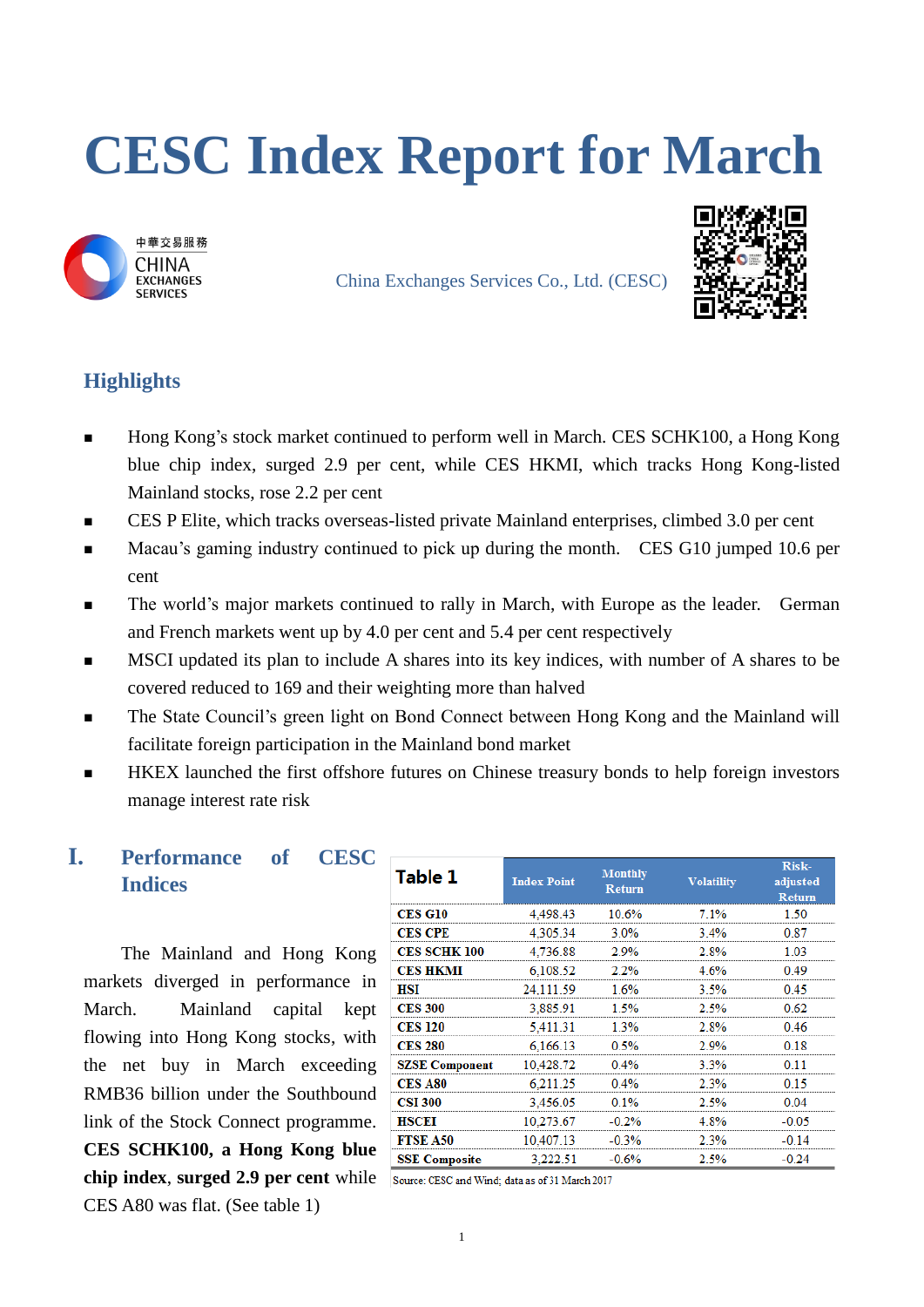The business environment in the Mainland continued to improve. The Mainland's official PMI was 51.8 per cent in March, the second straight month the index surged. Due to investors' interest in Mainland enterprises, **CES HKMI, which tracks Hong Kong-listed Mainland stocks, rose 2.2 per cent. CES P Elite, which tracks overseas-listed private Mainland enterprises, climbed 3.0 per cent. Both outperformed the blue chip and H-share indices in Hong Kong.**

Macau's gaming revenue in March exceeded expectations and reached MOP21.2 billion, up 18 per cent year on year. It was the largest year on year gaming revenue increase it the enclave over the past three years. March was also the eighth straight month Macau saw an increase in gaming revenue. The **statistics showed Macau's gaming industry continued during the month. CES G10 jumped 10.6 per cent.**

#### **II. Other stock indices**

**The world's markets had a generally upbeat performance** in March, **led by Europe. German and French markets went up by 4.0 per cent and 5.4 per cent respectively**. (See Chart 1)

The initial value of the Composite PMI in France unexpectedly hit a 70-month high in March. Retail sales in Germany increased 1.8 per cent in February from the previous month, beating market expectations. ECB lifted its GDP forecast for the Eurozone by a tenth of a percentage point for each of 2017 and 2018. The change reflected better economic data in the area and eased



investors' concerns over Brexit and the coming elections in Germany, France and other places.

In the US, the Federal Reserve announced the country's third interest rate hike since December 2015. The move was in line with market expectation. However, Donald Trump's unsuccessful attempt to abolish the 2010 healthcare act aroused market fears that he may not be able to honour his election promises, including his pledge to invest a trillion US dollars in infrastructure. US stocks' performance for the month was flat.

Investors were cautious about Japanese stocks due to a strengthening Japanese Yen. Japanese stocks fell 1.1 per cent in March, trailing the global market. (See Chart 1)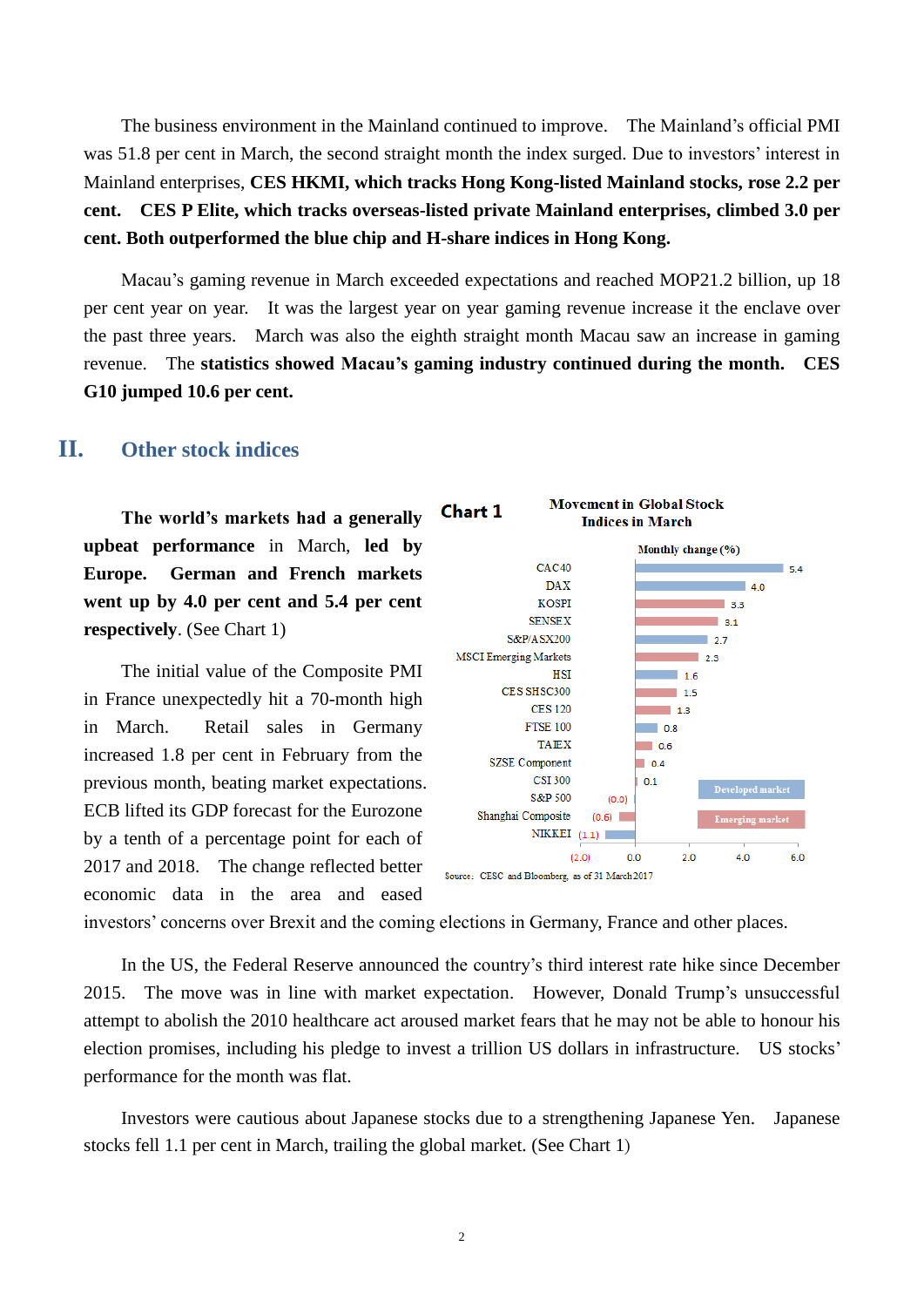#### **III. Offshore A-share-related activities**

#### **MSCI updated its plan to include A shares into its key indices, with number of A shares to be covered reduced to 169 and their weighting more than halved.**

Under the new plan, the number of A-share companies to be included is greatly reduced from the originally proposed 448 to 169. In addition, A shares' weighting in MSCI's China Index is reduced from the proposed 3.7 per cent to 1.8 per cent, and their weighting in MSCI's Emerging Markets Index from 1 per cent to 0.5 per cent. All mid-caps, small caps, A shares with corresponding H shares in MSCI's China Index, stocks suspended from trading for over 50 days and stocks not among those eligible for trading under the Northbound channel of Stock Connect are excluded under the new plan.

MSCI rejected adding A shares to its key indices last year, citing Mainland exchanges' requiring of pre-approval of financial products on A shares and the redemption quota on QFIIs as key impediments. Nevertheless, with the abolition of the aggregate quota under the Stock Connect programme, the issue of capital flows has been resolved. This together with an enhanced trade suspension regime for A shares will increase the chance of A shares being included in key MSCI indices this year. A decision is expected in June the soonest after the market is consulted.

#### **The State Council's green light on Bond Connect between Hong Kong and the Mainland will facilitate foreign participation in Mainland bond market**

The Mainland capital market saw a breakthrough when the State Council approved the launch of Bond Connect between Hong Kong and the Mainland this year. The programme will enable foreign liquidity to have access to domestic Mainland bonds from outside the Mainland.

Foreigners have strong interest in domestic Mainland bonds, whose outstanding value stands at RMB66 trillion, but lack investment channels. The Bond Connect programme will not only facilitate overseas investors' access to the Mainland bond market but also help Hong Kong's development of its own bond market, creating a win-win situation.

To facilitate participation in its debt securities market, HKEX announced to waive trading fees payable to its Stock Exchange in respect of off-exchange debt securities transactions reported, and extend the time limit to report debt securities traded off-exchange. Both moves took effect in April and will last three three years.